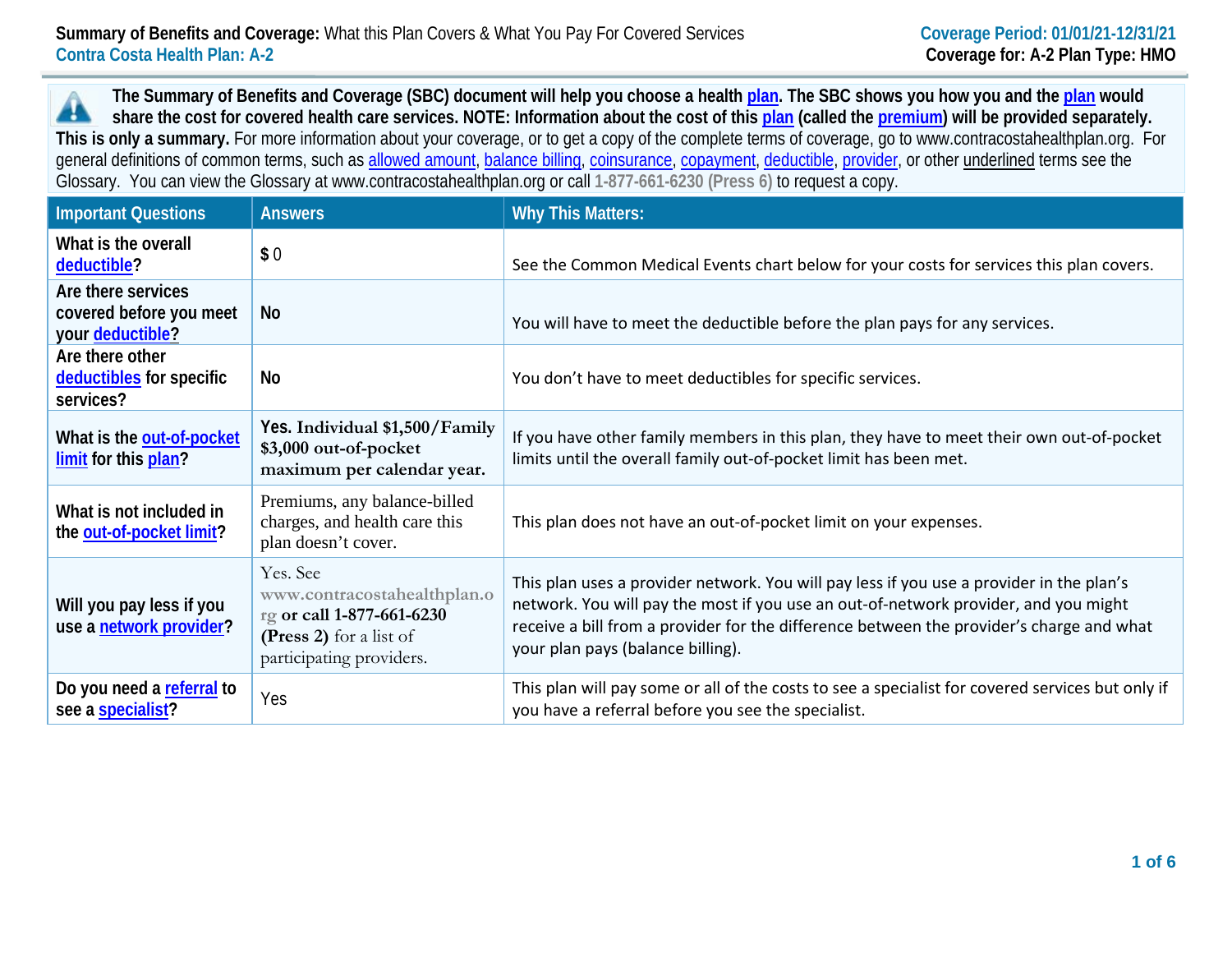All **[copayment](https://www.healthcare.gov/sbc-glossary/#copayment)** and **[coinsurance](https://www.healthcare.gov/sbc-glossary/#coinsurance)** costs shown in this chart are after your **[deductible](https://www.healthcare.gov/sbc-glossary/#deductible)** has been met, if a **[deductible](https://www.healthcare.gov/sbc-glossary/#deductible)** applies.

| Common                                                                                                                                                    | <b>Services You May Need</b>                        | <b>What You Will Pay</b>                     |                                | Limitations, Exceptions, & Other Important                                                                                                                                                                                                                               |  |
|-----------------------------------------------------------------------------------------------------------------------------------------------------------|-----------------------------------------------------|----------------------------------------------|--------------------------------|--------------------------------------------------------------------------------------------------------------------------------------------------------------------------------------------------------------------------------------------------------------------------|--|
| <b>Medical Event</b>                                                                                                                                      |                                                     | <b>Network Provider</b>                      | <b>Out-of-Network Provider</b> | <b>Information</b>                                                                                                                                                                                                                                                       |  |
|                                                                                                                                                           |                                                     | (You will pay the least)                     | (You will pay the most)        |                                                                                                                                                                                                                                                                          |  |
| If you visit a health<br>care <i>provider's</i> office<br>or clinic                                                                                       | Primary care visit to treat an<br>injury or illness | \$5/visit (Waived at<br>CCRMC)               | Not Applicable                 |                                                                                                                                                                                                                                                                          |  |
|                                                                                                                                                           | <b>Specialist</b> visit                             | \$5/visit (Waived at<br>CCRMC)               | Not Applicable                 |                                                                                                                                                                                                                                                                          |  |
|                                                                                                                                                           | Preventive care/screening/<br>immunization          | No Charge                                    | Not Applicable                 | CCHP does not charge for specified<br>services, including, those rated A or B by<br>the US Preventive Services Task Force,<br>recommended immunizations, preventive<br>care for children and adolescents, and<br>additional preventive care and screenings<br>for women. |  |
|                                                                                                                                                           | Diagnostic test (x-ray, blood<br>work)              | No charge                                    | Not Applicable                 |                                                                                                                                                                                                                                                                          |  |
| If you have a test                                                                                                                                        | Imaging (CT/PET scans, MRIs)                        | No charge                                    | Not Applicable                 |                                                                                                                                                                                                                                                                          |  |
| If you need drugs to<br>treat your illness or<br>condition<br>More information about<br>prescription drug<br>coverage is available at<br>www.[insert].com | Generic drugs                                       | \$5/Prescription (retail<br>and mail order)  | Not Applicable                 | Covers up to a 90-day supply (retail<br>prescription); up to a 90-day supply (mail<br>order prescription).                                                                                                                                                               |  |
|                                                                                                                                                           | Preferred brand drugs                               | \$10/Prescription<br>(retail and mail order) | Not Applicable                 |                                                                                                                                                                                                                                                                          |  |
|                                                                                                                                                           | Non-preferred brand drugs                           | \$10/Prescription<br>(retail and mail order) | Not Applicable                 | Requires prior authorization.                                                                                                                                                                                                                                            |  |
|                                                                                                                                                           | <b>Specialty drugs</b>                              | \$10/Prescription                            | Not Applicable                 | Requires prior authorization.                                                                                                                                                                                                                                            |  |
| If you have outpatient<br>surgery                                                                                                                         | Facility fee (e.g., ambulatory<br>surgery center)   | \$5/visit (Waived at<br>CCRMC)               | Not Applicable                 |                                                                                                                                                                                                                                                                          |  |
|                                                                                                                                                           | Physician/surgeon fees                              | \$5/visit (Waived at<br>CCRMC)               | Not Applicable                 |                                                                                                                                                                                                                                                                          |  |
| If you need immediate                                                                                                                                     | <b>Emergency room care</b>                          | No Charge                                    | No Charge                      |                                                                                                                                                                                                                                                                          |  |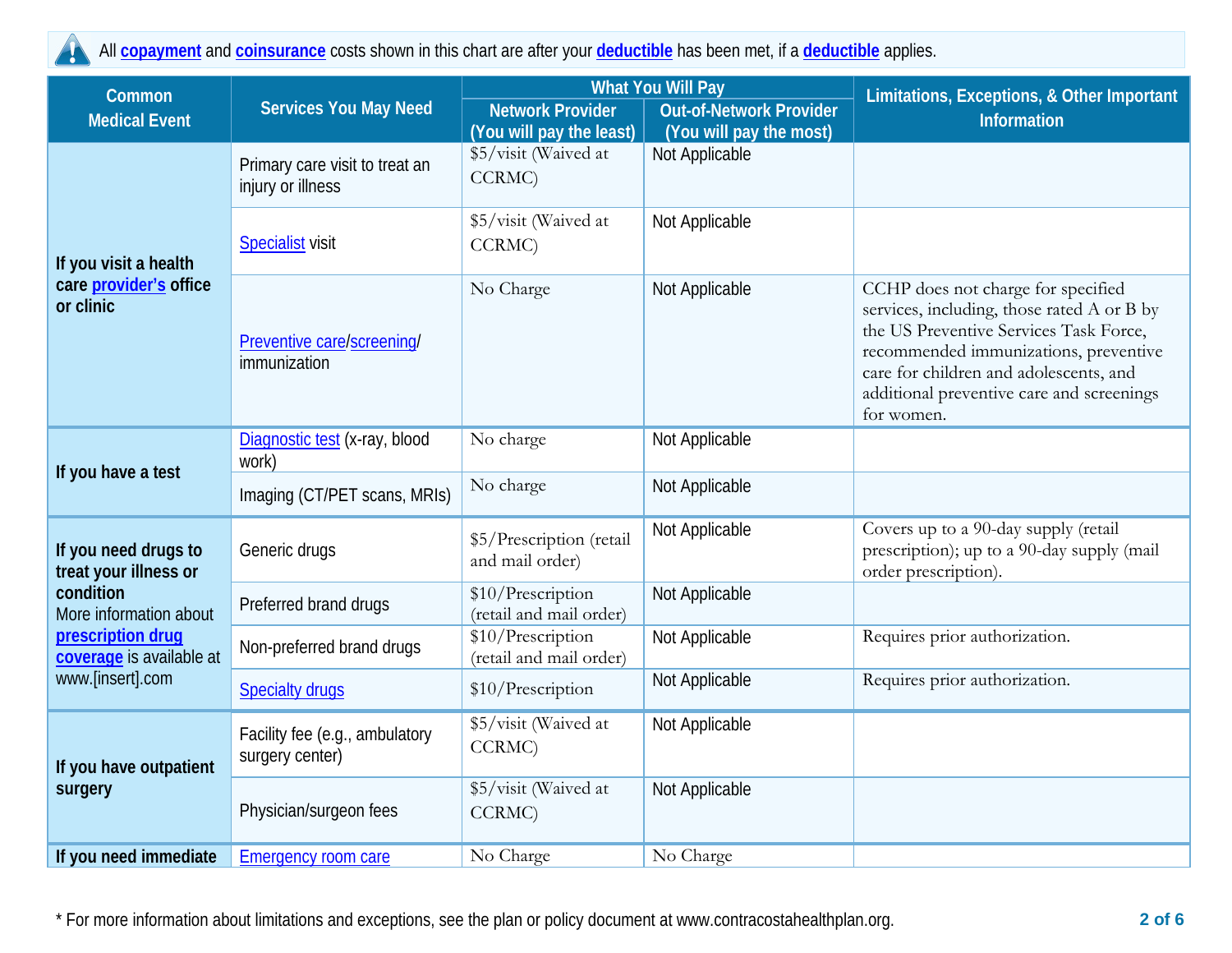| <b>Common</b>                                                                      | <b>Services You May Need</b>                 | <b>What You Will Pay</b>                                                              |                         | Limitations, Exceptions, & Other Important                                                                                                                                                                                                                        |  |
|------------------------------------------------------------------------------------|----------------------------------------------|---------------------------------------------------------------------------------------|-------------------------|-------------------------------------------------------------------------------------------------------------------------------------------------------------------------------------------------------------------------------------------------------------------|--|
|                                                                                    |                                              | <b>Network Provider</b><br><b>Out-of-Network Provider</b>                             |                         |                                                                                                                                                                                                                                                                   |  |
| <b>Medical Event</b>                                                               |                                              | (You will pay the least)                                                              | (You will pay the most) | <b>Information</b>                                                                                                                                                                                                                                                |  |
| medical attention                                                                  | <b>Emergency medical</b><br>transportation   | No Charge                                                                             | No Charge               | Emergency ambulance transportation to the<br>first hospital or urgent care center which<br>actually accepts the subscriber for<br>emergency care or medically necessary<br>transportation as requested by the provider<br>and authorized in advanced by the Plan. |  |
|                                                                                    | <b>Urgent care</b>                           | \$5 Co-pay unless for<br>mental health or<br>chemical dependency<br>(Waived at CCRMC) | No Charge               |                                                                                                                                                                                                                                                                   |  |
| If you have a hospital<br>stay                                                     | Facility fee (e.g., hospital room)           | No Charge                                                                             | Not Applicable          |                                                                                                                                                                                                                                                                   |  |
|                                                                                    | Physician/surgeon fees                       | No Charge                                                                             | Not Applicable          |                                                                                                                                                                                                                                                                   |  |
| If you need mental<br>health, behavioral<br>health, or substance<br>abuse services | Outpatient services                          | No Charge                                                                             | Not Applicable          |                                                                                                                                                                                                                                                                   |  |
|                                                                                    | Inpatient services                           | No Charge                                                                             | Not Applicable          |                                                                                                                                                                                                                                                                   |  |
| If you are pregnant                                                                | Office visits                                | No Charge                                                                             | Not Applicable          |                                                                                                                                                                                                                                                                   |  |
|                                                                                    | Childbirth/delivery professional<br>services | No Charge                                                                             | Not Applicable          |                                                                                                                                                                                                                                                                   |  |
|                                                                                    | Childbirth/delivery facility<br>services     | No Charge                                                                             | Not Applicable          |                                                                                                                                                                                                                                                                   |  |
| If you need help<br>recovering or have<br>other special health<br>needs            | Home health care                             | \$10/visit                                                                            | Not Applicable          |                                                                                                                                                                                                                                                                   |  |
|                                                                                    | <b>Rehabilitation services</b>               | \$10/visit                                                                            | Not Applicable          |                                                                                                                                                                                                                                                                   |  |
|                                                                                    | <b>Habilitation services</b>                 | \$10/visit                                                                            | Not Applicable          |                                                                                                                                                                                                                                                                   |  |
|                                                                                    | <b>Skilled nursing care</b>                  | No Charge                                                                             | Not Applicable          | Limited to 100 days per benefit period if at<br>a Skilled Nursing Facility.                                                                                                                                                                                       |  |
|                                                                                    | Durable medical equipment                    | No Charge                                                                             | Not Applicable          |                                                                                                                                                                                                                                                                   |  |
|                                                                                    | <b>Hospice services</b>                      | No Charge                                                                             | Not Applicable          |                                                                                                                                                                                                                                                                   |  |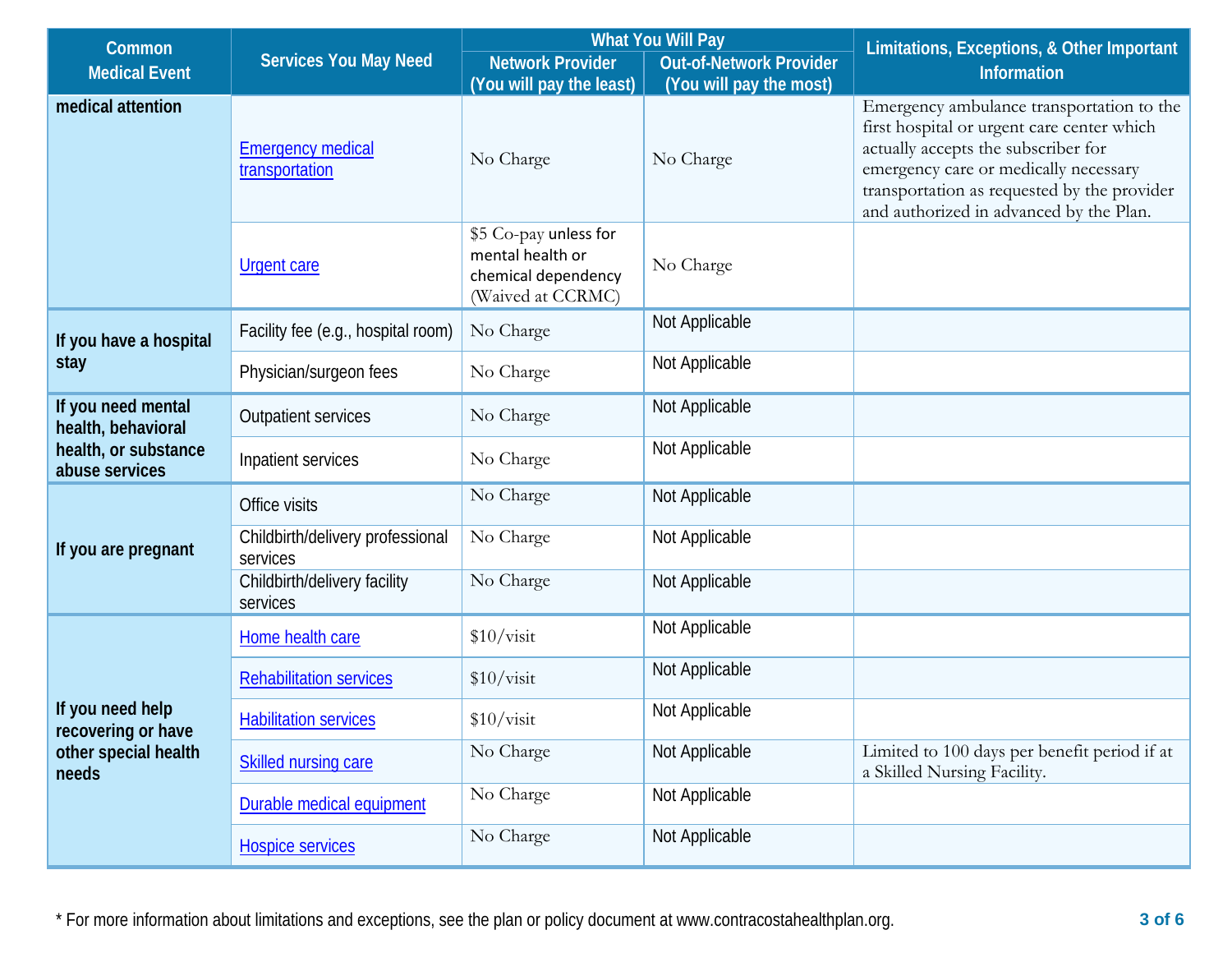| <b>Common</b>                             | <b>Services You May Need</b> | <b>What You Will Pay</b>                            |                                                           | Limitations, Exceptions, & Other Important                                                                          |  |
|-------------------------------------------|------------------------------|-----------------------------------------------------|-----------------------------------------------------------|---------------------------------------------------------------------------------------------------------------------|--|
| <b>Medical Event</b>                      |                              | <b>Network Provider</b><br>(You will pay the least) | <b>Out-of-Network Provider</b><br>(You will pay the most) | <b>Information</b>                                                                                                  |  |
| If your child needs<br>dental or eye care | Children's eye exam          | \$5/visit (Waived at<br>CCRMC)                      | Not Applicable                                            | Limited to one exam per year                                                                                        |  |
|                                           | Children's glasses           | Not Covered                                         | Not Applicable                                            | Lenses for Keratoconus are covered one<br>per affected eye per year at an established<br>schedule of benefits rate. |  |
|                                           | Children's dental check-up   | Not Covered                                         | Not Applicable                                            |                                                                                                                     |  |

## **Excluded Services & Other Covered Services:**

| Services Your Plan Generally Does NOT Cover (Check your policy or plan document for more information and a list of any other excluded services.) |                                                                            |                                        |  |  |  |
|--------------------------------------------------------------------------------------------------------------------------------------------------|----------------------------------------------------------------------------|----------------------------------------|--|--|--|
| Acupuncture                                                                                                                                      | <b>Experimental Services</b><br>$\bullet$                                  | Private-duty nursing (unless medically |  |  |  |
| Bariatric surgery (unless medically necessary)                                                                                                   | Hearing aids<br>$\bullet$                                                  | necessary)                             |  |  |  |
| Chiropractic services                                                                                                                            | Infertility Treatment other than Artificial<br>$\bullet$                   | Weight loss programs                   |  |  |  |
| Cosmetic surgery                                                                                                                                 | Insemination Long-term care                                                |                                        |  |  |  |
| Dental care                                                                                                                                      | Non-emergency care when traveling outside<br>$\bullet$<br>the service area |                                        |  |  |  |
| DNA testing                                                                                                                                      | Non-emergency Transportation<br>$\bullet$                                  |                                        |  |  |  |
|                                                                                                                                                  |                                                                            |                                        |  |  |  |
| Other Covered Services (Limitations may apply to these services. This isn't a complete list. Please see your plan document.)                     |                                                                            |                                        |  |  |  |

Routine eye care **•** Routine foot care • Routine foot care

Your Rights to Continue Coverage: There are agencies that can help if you want to continue your coverage after it ends. The contact information for those agencies is: [insert State, HHS, DOL, and/or other applicable agency contact information]. Other coverage options may be available to you too, including buying individual insurance coverage through the Health Insurance [Marketplace.](https://www.healthcare.gov/sbc-glossary/#marketplace) For more information about the [Marketplace,](https://www.healthcare.gov/sbc-glossary/#marketplace) visi[t www.HealthCare.gov](http://www.healthcare.gov/) or call 1-800-318-2596.

Your Grievance and Appeals Rights: There are agencies that can help if you have a complaint against you[r plan](https://www.healthcare.gov/sbc-glossary/#plan) for a denial of a [claim.](https://www.healthcare.gov/sbc-glossary/#claim) This complaint is called a [grievance](https://www.healthcare.gov/sbc-glossary/#grievance) or [appeal.](https://www.healthcare.gov/sbc-glossary/#appeal) For more information about your rights, look at the explanation of benefits you will receive for that medica[l claim.](https://www.healthcare.gov/sbc-glossary/#claim) Your [plan](https://www.healthcare.gov/sbc-glossary/#plan) documents also provide complete information to submit a [claim,](https://www.healthcare.gov/sbc-glossary/#claim) [appeal,](https://www.healthcare.gov/sbc-glossary/#appeal) or a [grievance](https://www.healthcare.gov/sbc-glossary/#grievance) for any reason to your [plan.](https://www.healthcare.gov/sbc-glossary/#plan) For more information about your rights, this notice, or assistance, contact: California Department of Managed Health Care Help Center, 980 9th Street, Suite 500, Sacramento, CA 95814, (888) 466-2219, [http://www.healthhelp.ca.gov,](http://www.healthhelp.ca.gov/) helpline@dmhc.ca.gov.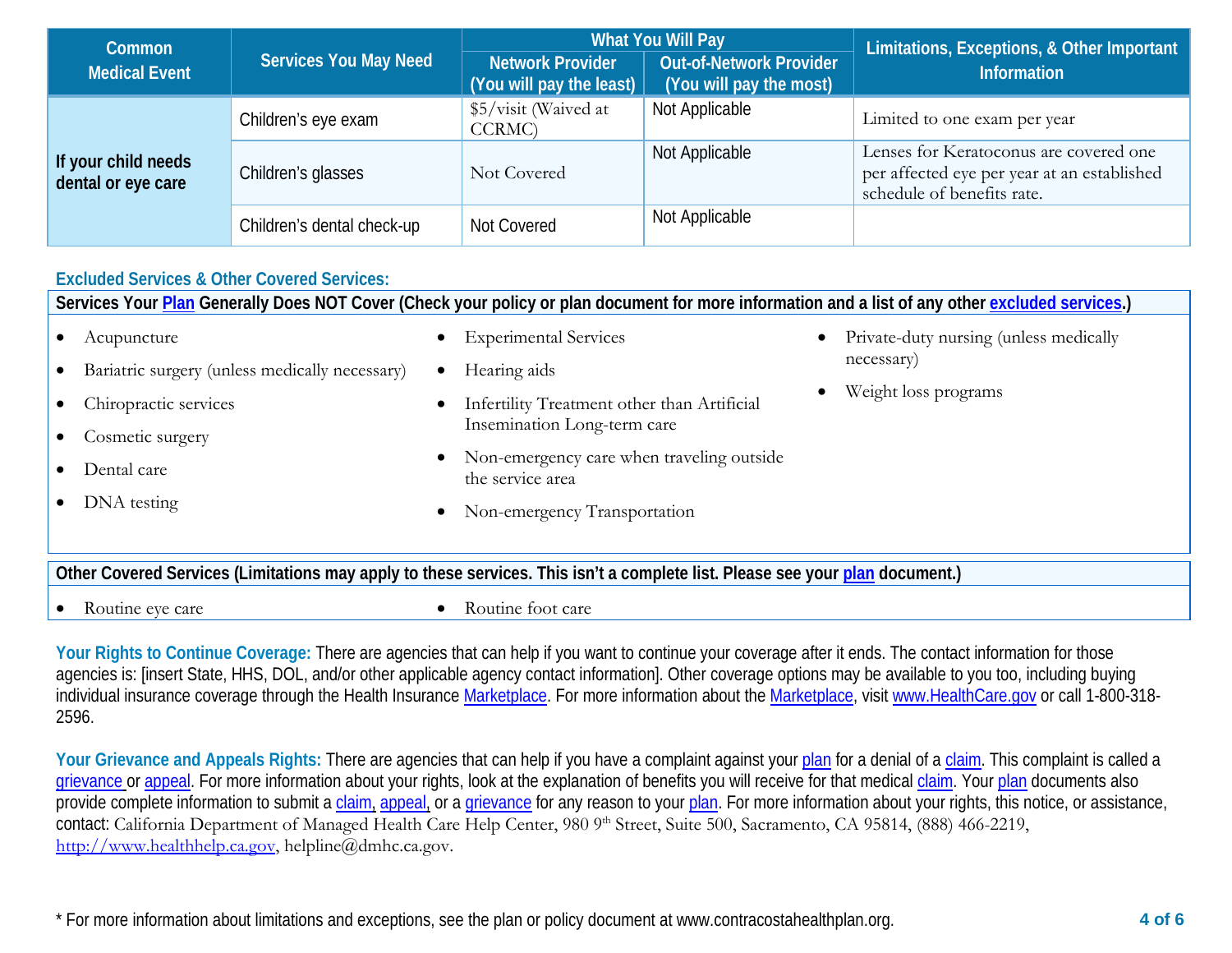## **Does this plan provide Minimum Essential Coverage? Yes**

[Minimum Essential Coverage](https://www.healthcare.gov/sbc-glossary/#minimum-essential-coverage) generally includes [plans,](https://www.healthcare.gov/sbc-glossary/#plan) [health insurance](https://www.healthcare.gov/sbc-glossary/#health-insurance) available through the [Marketplace](https://www.healthcare.gov/sbc-glossary/#marketplace) or other individual market policies, Medicare, Medicaid, CHIP, TRICARE, and certain other coverage. If you are eligible for certain types of [Minimum Essential Coverage,](https://www.healthcare.gov/sbc-glossary/#minimum-essential-coverage) you may not be eligible for the [premium tax credit.](https://www.healthcare.gov/sbc-glossary/#premium-tax-credits)

## **Does this plan meet the Minimum Value Standards? Yes**

If your [plan](https://www.healthcare.gov/sbc-glossary/#plan) doesn't meet the [Minimum Value Standards,](https://www.healthcare.gov/sbc-glossary/#minimum-value-standard) you may be eligible for a [premium tax credit](https://www.healthcare.gov/sbc-glossary/#premium-tax-credits) to help you pay for a plan through the [Marketplace.](https://www.healthcare.gov/sbc-glossary/#marketplace)

## **Language Access Services:**

Spanish (Español): Para obtener asistencia en Español, llame al 1-877-661-6230 (Oprima 2)

––––––––––––––––––––––*To see examples of how this plan might cover costs for a sample medical situation, see the next section.–––––––––––*–––––––––––